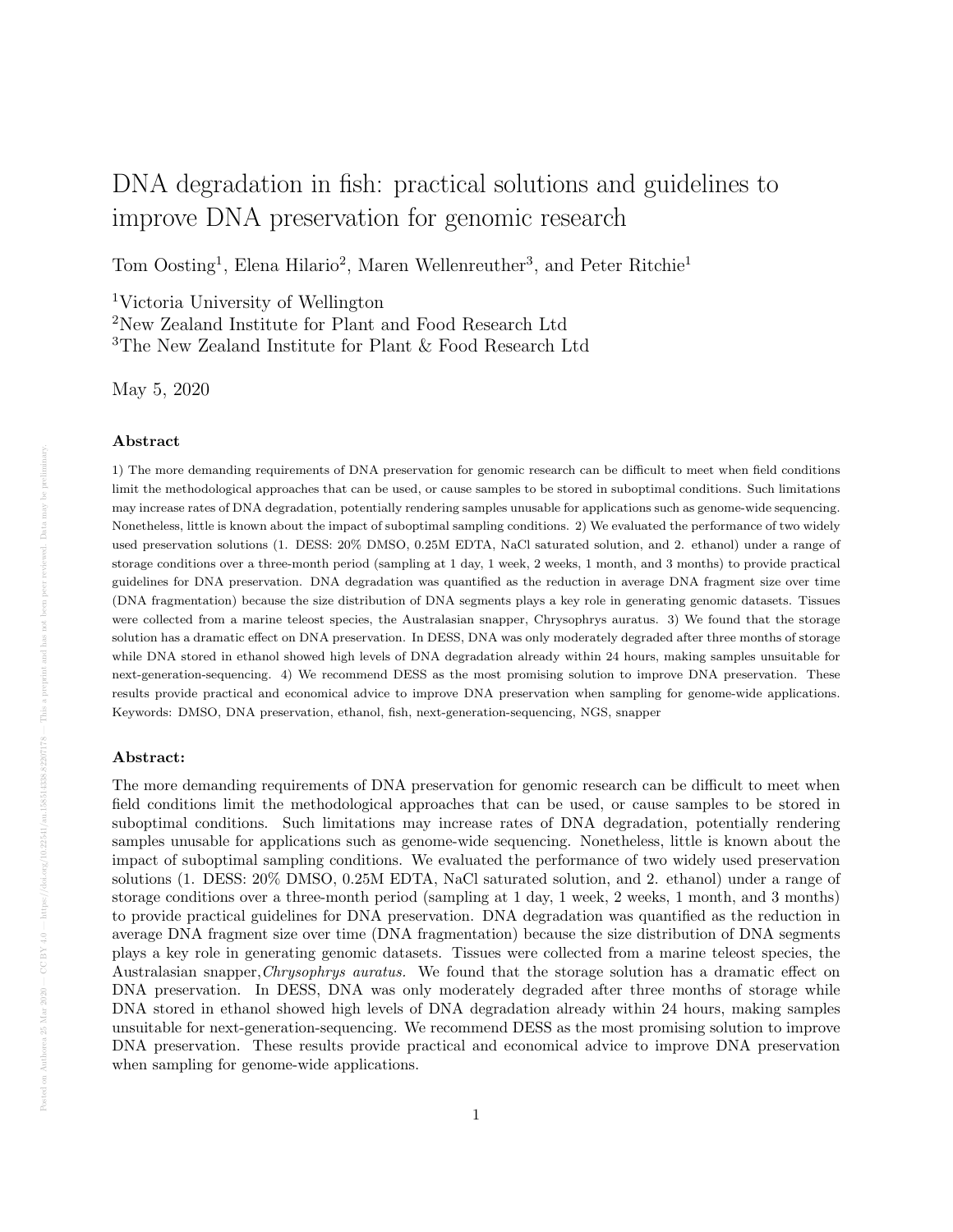Keywords: DMSO, DNA preservation, ethanol, fish, next-generation-sequencing, NGS, snapper

#### Introduction

Next-generation sequencing (NGS) applications are now widely applied to population genomic studies of non-model species, addressing questions related to the conservation, ecology, evolution, and demography of species (Ellegren, 2014). These applications typically require high-molecular-weight (HMW) DNA (>20 kbp) for library preparation and sequencing to obtain high-quality genomic datasets. Such requirements are more demanding than those for traditional PCR-based approaches where a wide range of DNA qualities can be used, as targeted DNA sequences are seldom longer than 5 kbp. As a consequence, earlier methods for preserving samples for genetic analysis may perform suboptimally and fail to meet requirements of DNA preservation for genomic research.

DNA is ideally extracted immediately after tissue sampling, or stored at sub-zero temperatures and extracted shortly after (e.g. within 24 hours). However, field conditions and limited funding often restrict the resources available for sample preservation. This forces researchers to work within tight boundaries to prevent DNA degradation as much as possible. The level of preservation required to obtain high-quality DNA will vary depending on the goals of the study as well as environmental conditions, time spent in the field, available resources, and type of tissue collected. The solutions in which tissues are preserved provide another layer of added flexibility. Two of the most common and also cost-effective solutions to preserve tissue for DNA extraction are ethanol and DESS (20% DMSO, 0.25M EDTA, NaCl saturated solution) (Yoder et al., 2006). However, it is less clear how suitable these solutions are for genomic research when preservation conditions are variable and when the period over which tissues are stored spans multiple months.

Previous studies that assessed sample preservation using various storage solutions had quantified DNA quality based on the quantity extracted, or ability to sequence short DNA fragments  $( $5 \text{ kbp}$ )$  (Asahida et al., 1996, Bainard et al., 2010, Dawson et al., 1998, Gorokhova, 2005, Graham et al., 2015, Graham et al., 2008, Michaud & Foran, 2011, Seutin et al., 1991, Stein et al., 2013). Such metrics do not provide an accurate assessment of DNA quality for most genomic sequencing applications, as they do not provide any information regarding integrity of the DNA on large scales. Among the studies mentioned above, time periods over which sample preservation was assessed varied greatly, spanning from 12 hours up to three years (Graham et al., 2015, Graham et al., 2008). When included in the study design, DESS solution was found to preserve DNA best according to the quality metrics of the study in question (Dawson et al., 1998, Michaud & Foran, 2011, Seutin et al., 1991). We chose DNA fragment size as a proxy for DNA quality because it is a key metric used by sequencing providers for generating representative genomic datasets with practically any sequencing platform. Here, we will refer to DNA degradation as double-stranded breaks resulting in a reduction in average fragment size. DNA changes that do not result in a reduction in fragment size will be referred to as DNA damage.

#### Why is high-molecular-weight DNA important?

The effect of DNA quality (i.e. fragment size) on genomic datasets can vary depending on how the data is generated. Three of the most common sequencing applications in genomic research are reducedrepresentation sequencing, long-range sequencing, and whole-genome sequencing. Reduced representation sequencing approaches include popular methods like genotype-by-sequencing (GBS), restriction-site associated DNA (RAD) sequencing, and double digest restriction-site associated DNA (ddRAD) sequencing (Andrews et al., 2016). With reduced representation sequencing, specific sections of the genome are sequenced. Reduced representation sequencing is more cost-effective and particularly popular when dealing with organisms that have large genome sizes, such as many plants species (Clugston et al., 2019). Reducedrepresentation sequencing protocols use one (RAD) or two restriction enzymes (ddRAD) in order to cut genomes of individuals at common sites, and subsequently isolate a set of fragments, usually between 300– 500 bp long. Based on the restriction enzyme cut sites, specific regions of the genome can be consistently targeted for sequencing in all individuals. DNA degradation affects the efficiency of reduced presentation sequencing, increasing the number of missing loci. For instance, Guo et al. (2018) showed that degraded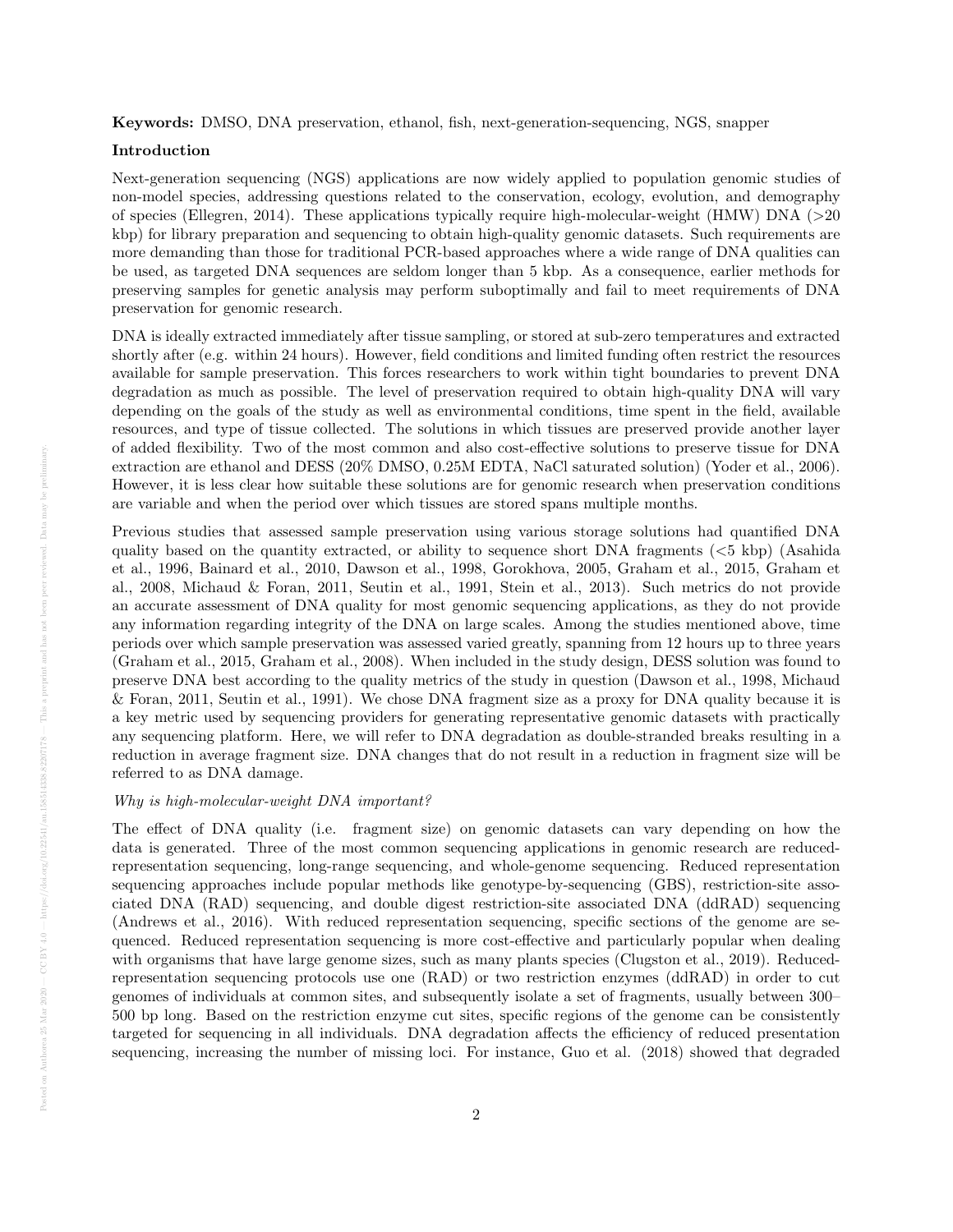samples resulted in the reduction of total reads, and a reduction in the number of reads that successfully mapped to the reference genome using ddRAD. Similar results were observed by Graham et al. (2015), where incubation at room temperature of samples up to 96 hours induced DNA degradation reduced the final numbers of SNPs. These studies showed that reduced-representation sequencing performs best when using high-molecular-weight DNA to generate population data. With long-range sequencing applications like PACBio and Oxford Nanopore technologies, the effect of DNA degradation is a reduction in read length. PACBio and MinION are able to sequence fragments >80 kbp up to 100 kbp (van Dijk et al., 2018) and the degradation of a DNA sample will drastically reduce the average fragment size that can be obtained. Whole-Genome-Sequencing (generally referred to as WGS), or Whole-Genome-reSequencing involves sequencing of the entire genome for one or multiple organisms. Whole-Genome-reSequencing allows for some variation in DNA quality because it does not rely on restriction enzymes for fragmentation. Instead, during library preparation DNA is fragmented into small sizes (e.g. 300–500 bp) using sonication or a mechanical method. However, high-quality DNA provides more consistent SNP coverage across samples (Anderson et al., 2010). Moreover, to create genome assemblies, DNA quality should be sufficiently high to provide large number of reads evenly distributed along the genome, creating long, continuous scaffolds for a genome assembly (Del Angel et al., 2018).

#### What influences the rate of DNA degradation?

DNA degradation and DNA damage occurs through enzymatic processes, oxidative damage, UV radiation, and hydrolysis (Schroeder et al., 2006). DNA degradation starts within minutes or hours after sampling from a live specimen (Graham et al., 2015), and will continue to degrade regardless of how the DNA has been preserved (Guo et al., 2018). Endonucleases and exonucleases can lead to the rapid break down of DNA inside the cells. As any enzyme activity is sensitive to temperature, the degradation process is reduced at lower temperatures. Thus keeping samples cold will slow down the enzymatic degradation of DNA. In addition, oxidative damage by free radicals and hydrolysis through interaction with water (especially acidic water) compromises DNA integrity. Tissue samples will always be, to some extent, subject to all the processes presented above during transport. Finally, UV radiation from direct sunlight can induce double-stranded DNA damage and form T-T dimers.

Once extracted, DNA continues to degrade even while being stored under optimal conditions (i.e. low temperature, buffered media, sterile environment, and/or minimal manipulations) (Guo et al., 2018). Storing extracted DNA in a solution that buffers the pH (e.g. Tris-HCl pH 8) protects samples from oxidative damage and hydrolysis of phosphate bonds, increasing the chance of retaining good DNA quality. Tris-HCl buffering is often combined with ethylenediaminetetraacetic acid (EDTA), commonly known as TE buffer. EDTA binds to metal ions, deactivating metal-dependent enzymes such as DNase. It is worth noting that high concentrations of EDTA can also inhibit enzymatic activity during library preparation and should be reduced as much as possible prior to library preparation (preferably to  $< 0.1$  mM) (Sambrook et al., 1989).

### Experimental set-up

We evaluated the effect of two widely-applied storage solutions (DESS and ethanol) and preservation treatments (heat treatment and storage temperature) on DNA degradation over time (1 day, 1 week, 2 weeks, 1 month and 3 months). Here we consider the long-term storage of samples at temperatures of -20°C or lower, and under dark conditions optimal for sample preservation. Samples were stored under suboptimal storage conditions for 3 months (ambient room temperature of around 20°C and at a cold room set to 5°C). Our goal was to evaluate how different preservation methods effect the initial stages of sample preservation, and choose the right protocol for our study. We extracted DNA from the marine teleost species the Australasian snapper Chrysophrys auratus, which has been observed to experience high rates of DNA degradation within the first 24 hours after sampling (M. Wellenreuther, personal observation). Controlling the initial stage of DNA sample preservation was considered crucial to this study for obtaining good quality genomic data from natural snapper populations.

#### Methods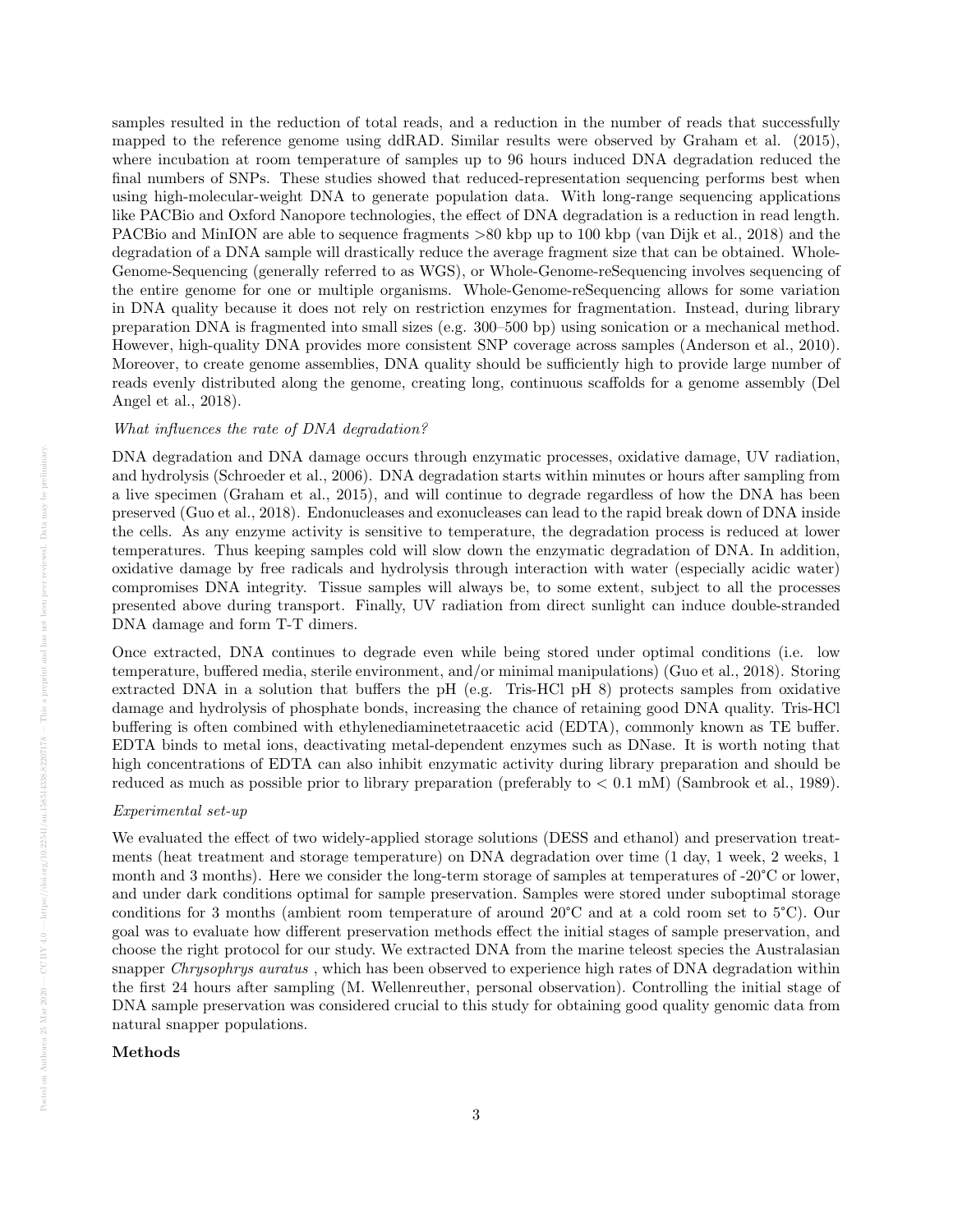Fin clips (approximately 1  $\text{cm}^2$ ) were collected from the anal and caudal fin (avoiding the cartilage tissue as much as possible) from five Australasian snapper (all of the same age and kept under the same environmental conditions) from the Seafood Research Unit in Nelson operated by The New Zealand Institute of Plant and Food Research Limited. We used three storage treatments: a preservation solution, a heat treatment and a set storage temperature (Table 1). Fin clips were stored in 2.0 mL sterile O-ring tubes, with 1.5 mL preservation solution (enough to fully submerge the tissue). Samples were collected within a two-hour time window, cleaning sampling gear with ethanol between individuals. The fin clips were extracted at five different time points: 1 day, 1 week, 2 weeks, 1 month and 3 months. The two preservation solutions used in this study were ethanol (absolute >99.5%, grade: molecular biology) and DESS (20% DMSO, 0.25 M EDTA, sodium chloride saturated solution, see supplementary materials). Ethanol dehydrates cells and causes proteins to coagulate in order to preserve the sample by inhibiting cellular processes that may breakdown the DNA. DESS prevents DNA degradation by deactivating metal-dependent enzymes (i.e. DNase) using EDTA. In addition, our EDTA 0.5 M stock solution was set at pH 8 with NaOH to dissolve the EDTA, creating a pH buffering effect. The solution was salt statured with sodium chloride (NaCl) which stabilizes the DNA (MacFarlane et al., 2017). Finally, DMSO is known to transport compounds (e.g. EDTA and NaCl) across cell membranes and serves as a cryogenic (Seutin et al., 1991). DESS is known to perform well under a wide range of temperatures, including room temperature. Heat treated samples were incubated at 80° C for 5 minutes within an hour of sampling to destroy DNA degrading enzymes. Samples were stored at a "cold" temperature of  $5^{\circ}$ C and at room temperature ( $\degree$ 20 $^{\circ}$ C). Temperatures were chosen to resemble the storage conditions typically encountered in the field, and generally considered suboptimal for storage over multiple days. All samples were stored under dark conditions. Five technical replicates from each individual, were extracted for each combination of preservation treatments over five different time intervals (Table 1), creating a total of 200 DNA extractions.

DNA was extracted using a high-salt extraction protocol adapted from Aljanabi and Martinez (1997) (see supplementary materials). To standardize the amount of DNA extracted from each sample, between 30 and 40 milligram of tissue was used for each extraction. All extractions were performed by the same operator. Wide-bore pipette tips were used every time DNA was pipetted from between tubes to reduce physical stress on the DNA fragments. DNA was eluted overnight at room temperature in 100 μL TE buffer (10 mM Tris-HCl pH 8, 1 mM EDTA). Impurities and DNA concentration were measured using an Implen<sup> $\odot$ </sup> NP80 spectrophotometer and Qubit broad range kit (Invitrogen<sup> $©$ </sup>). Samples were diluted to a concentration of  $\degree$ 3.0 ng/ $\mu$ L and assessed on the Fragment Analyzer (Advanced Analytical) using the high-sensitivity genomic DNA analysis kit, and PROsize V3.0.1.6 to summarize the results.

A multi-factor ANOVA was performed to test which variables had a significant effect on preservation condition of the sample and DNA fragmentation. DNA fragmentation was quantified using GQN quality score implemented in PROsize, based on the running front against known fragment sizes in the HS genomic DNA ladder. We performed three separate multi-factor ANOVAs: One using all samples and two using samples from each of the solution treatments. Visualization of fragment size decay per treatment over time was done by assessing the electropherograms (implemented in PROsize). Electropherograms were merged using a custom Python script. Slight differences between each run resulted in different point estimates for larger fragment sizes. To create overlapping data points between each of the three fragment analyzer runs, fragment sizes above 1 kbp were rounded up to the nearest 10, and relative fluorescence unit (RFU) values were averaged across matching fragment sizes. Similarly, fragment sizes above 10 kbp were rounded to the nearest 100 and again RFU values were averaged. Negative RFU values were clipped to zero. Mean RFU values per treatment were calculated after subsetting and 95% confidence intervals were estimated and plotted in R (R Core Team, 2013).

Finally, the area under each curve was estimated using DescTools (Signorell, 2016). We estimated the area under each curve per treatment to assess the relative abundance of HMW DNA in total amount of DNA. Fragment sizes smaller than 250 bp were not taken into account to prevent biases from RNA.

Results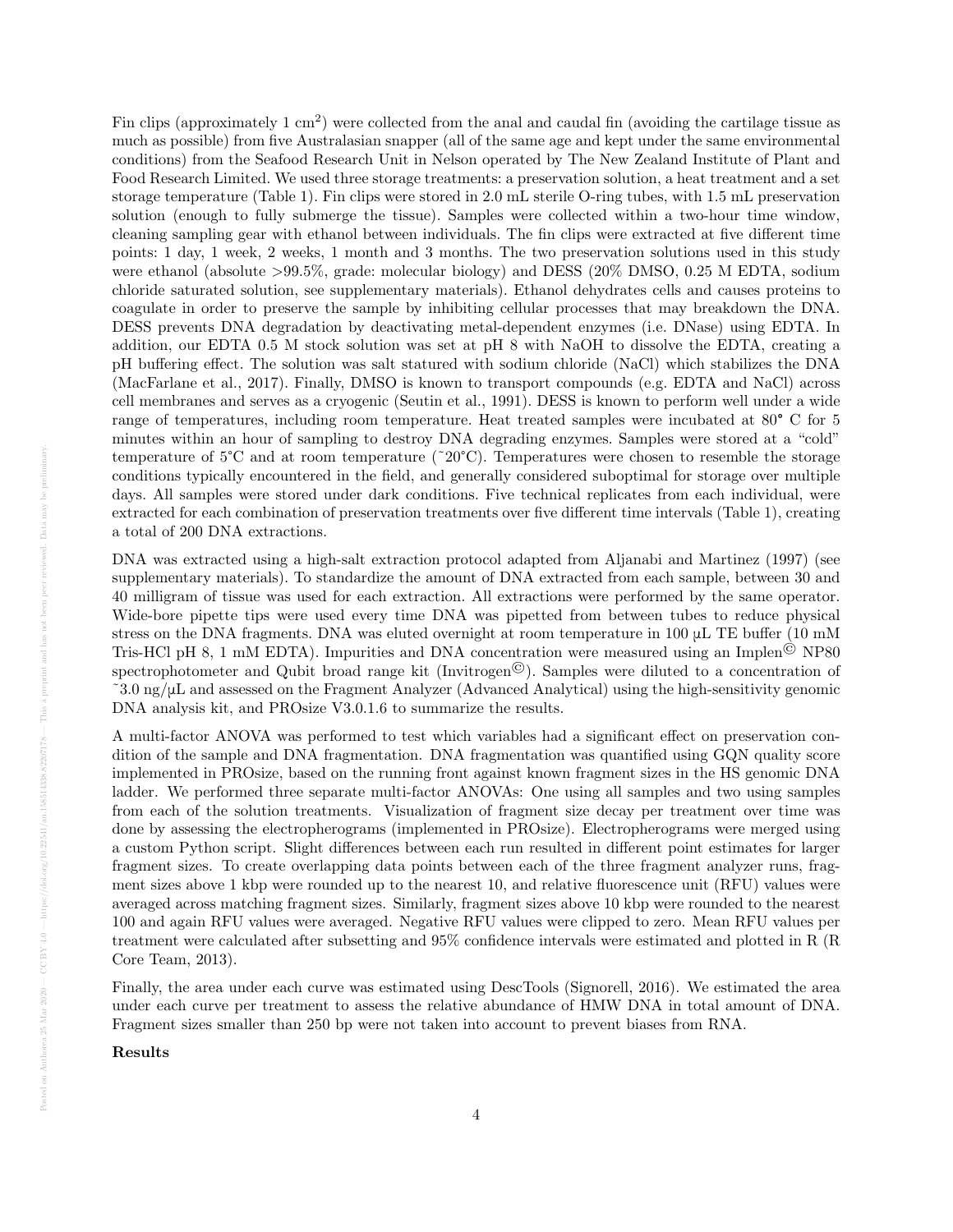Our results show that the preservation solutions have a clear effect on the rate of DNA degradation. The multi-factor ANOVA showed that the variable *solution* had a significant effect on DNA degradation, $p$ . value:  $5.07 \times 10^{-12}$  (Table 2). In addition, interactions between variables were mildly significant, suggesting interactions between temp:time and solution:temp:time ,p -values: 0.020 and 0.033 respectively. However, no significant difference was found between ANOVAs including all treatments and only including solution as a variable, p -value: 0.311. Patterns changed when samples from each solution were analyzed independently (Table 2). Samples stored in DESS showed a significant interaction between temp:time , p -value: 0.020. This was also observed when all samples were combined. DNA fragmentation for samples stored in ethanol was significantly influenced by the heat treatment, p-value: 0.007. Finally, an interaction between heat:temp was observed for samples stored in ethanol, p-value: 0.036.

Over time, DNA showed clear signs of degradation from samples stored in both preservation solutions (Figure 1). However, DNA from samples stored in ethanol showed significant signs of degradation after just one day. In contrast, DNA from samples stored in DESS appeared to maintain stable levels of HMW DNA fragments for up to one month following sample collection. Evidence of DNA degradation was detected in the DESS treatment after 3 months, observed by an increase of fragment sizes around 1 kbp and the frequency reduction of > 20 kbp fragments. A significant effect of heat treatment in the ethanol preserved samples could also be observed (Figure S1).

The proportion of HMW DNA for all treatment groups was < 16% (Table 3). As a proxy, samples stored for 24 hours in DESS were used as a standardized baseline because DNA was best preserved in that group. Over the first 2 weeks, samples stored in DESS had approximately 5.5 times more HMW DNA compared to the ethanol treatment (Table 3). After 3 months, samples stored in DESS still had twice the amount of HMW DNA compared to samples stored in ethanol.

## Discussion

This study showed that sample preservation significantly influences the proportion and quality of extracted HWM DNA from fish samples. DESS was better at preserving DNA than ethanol under the conditions in which they were tested. Based on these findings, we conclude that DESS is best suited for preserving DNA for NGS applications. Our observations were consistent with previous studies that had included DESS in their experimental design (Dawson et al., 1998, Michaud & Foran, 2011, Seutin et al., 1991). Although these studies used different metrics to quantify DNA quality, DESS was consistently found to outperform ethanol under a range conditions. Regardless, ethanol will likely remain a popular choice for sample preservation. However, we recommend testing how well various preservation solutions perform based on the environmental conditions experienced in the field. Sample collection is the first step in any research project, which often involves a tremendous amount of effort from many people. Based on results of this study, we argue that it is worth evaluating the method of preservation to ensure samples will be yield the best data possible.

The multifactorial ANOVA suggested that solution type was the main factor contributing to the variation observed across DNA samples (Table 2). Storage temperature and time only had a significant effect when DESS was included in the analyses. This finding supports the notion that samples stored at lower temperatures degrade at lower rates, and that the rate is dependent on the storage solution. This is confirmed by the significant interaction between the variables solution:temp:time . Initial levels of DNA degradation for samples stored in ethanol were likely too high for any significant temporal patterns to be observed. DNA degradation in samples stored in ethanol was significantly influenced by heat treatment. This supports the idea that heat treating samples to temperatures around 80°C denatures DNA degrading enzymes. Regardless, DESS showed to be far more effective at inactivating such enzymes. Finally, the interaction between heat:temp for samples stored in ethanol further supports the idea that storage solution only affects DNA degradation when samples are heat treated. Again, this is likely caused by high initial levels of DNA degradation, masking the effect of storage temperature.

The better performance of DESS compared to ethanol can be observed in the fragment size distribution over time (Figure 1). DNA stored in ethanol was significantly more degraded after one day, while DNA stored in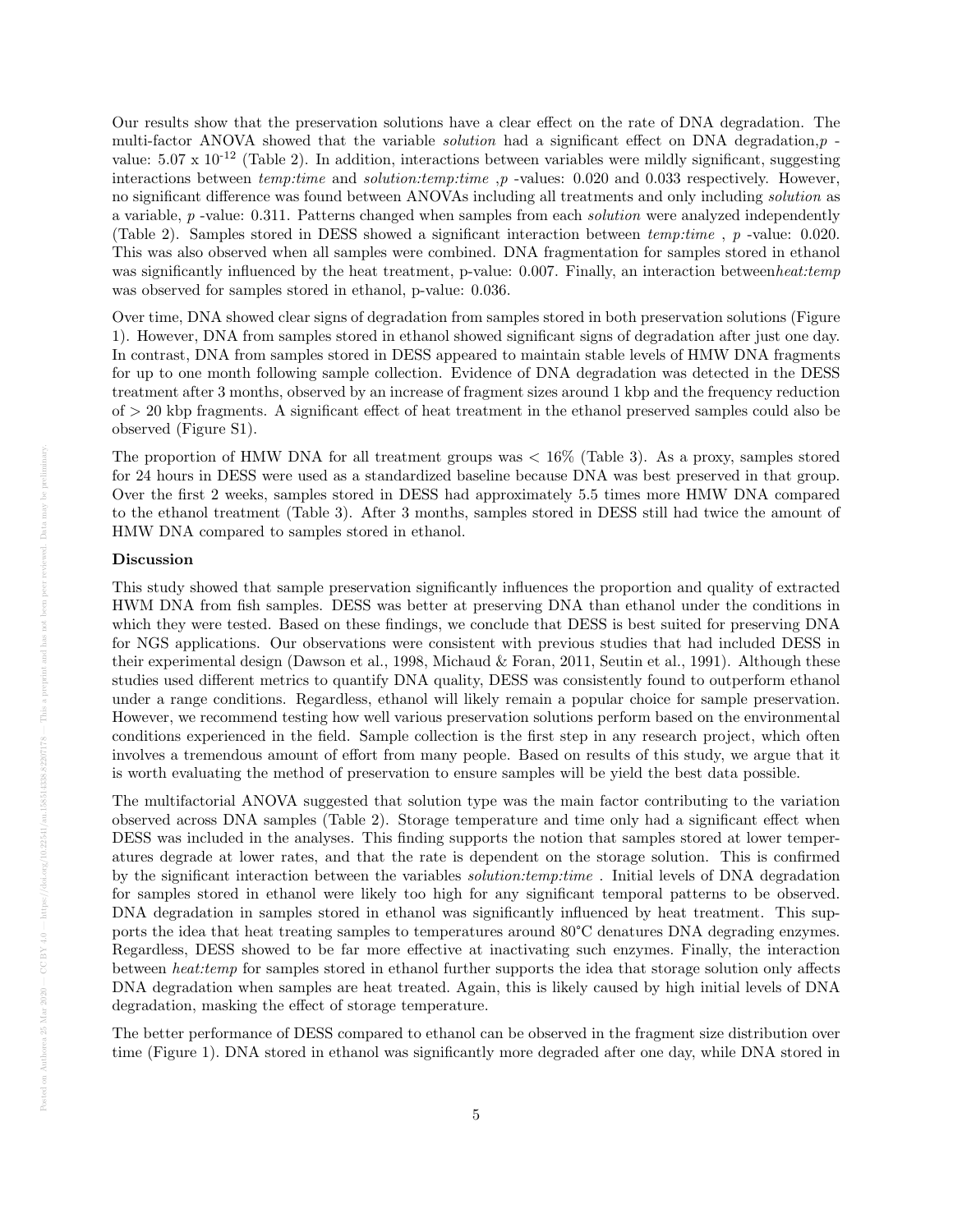DESS appeared relatively stable over the first month. The drastic reduction in HWM DNA in ethanol after one day suggests enzymes were actively degrading the DNA. It is possible that the high concentration of ethanol has caused proteins close to the cell wall to coagulate too fast, creating a protein barrier that prevents the ethanol from reaching further into the cell. Consequently, enzymes continue to function, resulting in DNA degradation. Lower concentrations of ethanol (e.g. 70%) would allow the ethanol to reach further into the cell, however, this also reduces the effectiveness of the solution. Michaud and Foran (2011) tested three different concentrations of ethanol (i.e. 40, 70, and 100), but still found DESS to be most effective for preserving DNA. Further, the wide 95% confidence intervals do indicate a noticeable variation among individual samples. The observed variation is likely caused by the nested treatments within the experiment. Samples stored in DESS did show clear degradation after 3 months of storage. It is unclear what exact processes contributed to the observed degradation. It is possible that enzymes slowly start degrading the DNA over time, or chemical processes (e.g. hydrolyses) had become a contributing factor over time, or both.

The total amount of HMW DNA averaged per treatment group was  $< 16\%$  (Table 3), raising the question as to what caused the initial stages of degradation. The physical handling of DNA during the extraction and pipetting processes can cause a mechanical break to double-stranded DNA. A protocol that limits the movement and manipulation of DNA would likely result in higher proportions or longer fragments (Mayjonade et al., 2016). This could be preferred a method when DNA is extracted for the sequencing of a reference genome, or long-read sequencing for detecting structural variation. A subset of the DNA would likely also have degraded within the first 24 hours after sampling. DNA was relatively stable for the first month when stored in DESS (Table 3), suggesting that degradation in the first 24 hours was limited. For the purposes of this study, the effects experienced in the initial 24 hours was not a specific interest, as the key goal was to evaluate how fast DNA degrades when molecular facilities are not at hand.

For this study we evaluated the performance of two commonly used preservation solutions, which offer an economical solution for sample preservation. Solutions such as RNAlater (Invitrogen©) and DNA/RNA shield (Zymo research<sup> $\circledcirc$ </sup>) provide additional options for sample preservation but come at an increased cost. These solutions are of increasing interest as they are capable of preserving both DNA and RNA. RNAlater works similar to DESS, where metal chelation by EDTA inactivates DNA degrading enzymes such as DNase. An important difference is that DMSO alters methylation profiles, rendering samples stored in DESS unfit for epigenetic research. The absence of DMSO in RNAlater and DNA/RNAshield potentially limits the transport of other components through cell membranes, which could be a problem for tough tissue samples. Another interesting feature of both RNAlater and DNA/RNA shield is that it has been designed to preserve DNA under ambient conditions. Also, lyophilisation (freeze drying) is a widely-applied method for the preservation of biological material. However, this method far less cost effective, and requires a specialist piece of equipment which is unpractical in the field. Finally, biostability molecules and dry-state DNA stabilization systems (e.g. Biomatrica®DNAstable® or polyvinyl alcohol, PVA) provide alternatives to the widely-applied TE buffer for long-term storage of purified DNA (Clement et al., 2012, Ivanova & Kuzmina, 2013). These compounds have been found to preserve purified DNA better at non-freezing temperatures, which can be particularly useful when shipping DNA over long-distances to sequencing facilities.

#### Conclusions

The application of NGS will continue to increase over the coming decade, and an increasing number of studies will be conducted on non-model species sampled in the field. Ongoing reductions in sequencing costs and the large selection of services offered by sequencing providers (from DNA extraction to genome annotation) are making genomic research accessible to a large scientific audience. Sample collection and preservation is the first and crucial step that will allow us to gain novel insights regarding animal ecology, demography, and evolution using genomic methods. Our study highlights the need for careful evaluation of sample preservation and provides key considerations for anyone planning sampling DNA for genomic research.

#### Acknowledgements

This work was supported by New Zealand Marsden Fund project 16-VUW-040. We would like to thank The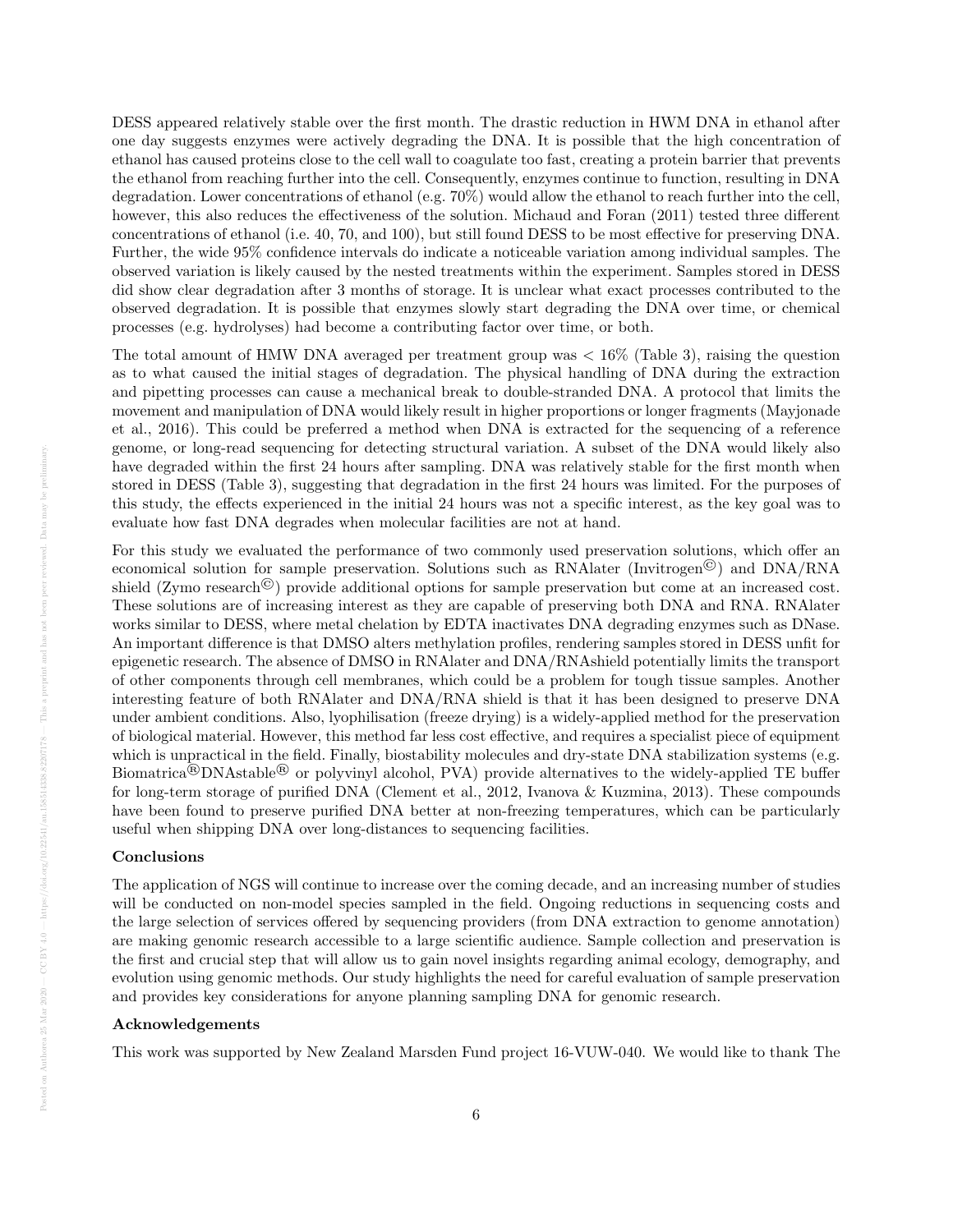New Zealand Institute for Plant and Food Research Ltd staff who helped with collecting the tissue samples, and Bastiaan Star for feedback on the manuscript. We also thank Monica Holland, Chris Kirk and Igor Ruza for providing useful corrections and comments on the manuscript.

#### Data accessibility

All data files, python and R scripts are available in the supplementary information.

#### References

Aljanabi, S. M., and Martinez, I. 1997. Universal and rapid salt-extraction of high quality genomic DNA for PCR-based techniques. Nucleic Acids Res 25 :4692-4693.

Anderson, C. A., Pettersson, F. H., Clarke, G. M., Cardon, L. R., Morris, A. P., and Zondervan, K. T. 2010. Data quality control in genetic case-control association studies. Nature protocols5 :1564-1573.

Andrews, K. R., Good, J. M., Miller, M. R., Luikart, G., and Hohenlohe, P. A. 2016. Harnessing the power of RADseq for ecological and evolutionary genomics. Nature Reviews Genetics 17 :81-92.

Asahida, T., Kobayashi, T., Saitoh, K., and Nakayama, I. 1996. Tissue preservation and total DNA extraction form fish stored at ambient temperature using buffers containing high concentration of urea. Fisheries Science 62 :727-730.

Bainard, L. D., Klironomos, J. N., and Hart, M. M. 2010. Differential effect of sample preservation methods on plant and arbuscular mycorrhizal fungal DNA. Journal of Microbiological Methods82 :124-130.

Clement, O., Whitney, S., Muller-Cohn, J., and Muller, R. 2012. Following nature's lead: Generating compounds for stabilizing biomolecules. Biopreservation and biobanking 10 :395-402.

Clugston, J. A. R., Kenicer, G. J., Milne, R., Overcast, I., Wilson, T. C., and Nagalingum, N. S. 2019. RADseq as a valuable tool for plants with large genomes-A case study in cycads. Mol Ecol Resour 0 .

Dawson, M. N., Raskoff, K. A., and Jacobs, D. K. 1998. Field preservation of marine invertebrate tissue for DNA analyses. Molecular marine biology and biotechnology 7 :145-152.

Del Angel, V. D., Hjerde, E., Sterck, L., Capella-Gutierrez, S., Notredame, C., Pettersson, O. V., . . . Klopp, C. 2018. Ten steps to get started in Genome Assembly and Annotation. F1000Research 7 .

Ellegren, H. 2014. Genome sequencing and population genomics in non-model organisms. Trends in Ecology & Evolution 29 :51-63.

Gorokhova, E. 2005. Effects of preservation and storage of microcrustaceans in RNAlater on RNA and DNA degradation. Limnology and Oceanography: Methods 3 :143-148.

Graham, C. F., Glenn, T. C., McArthur, A. G., Boreham, D. R., Kieran, T., Lance, S., . . . Somers, C. M. 2015. Impacts of degraded DNA on restriction enzyme associated DNA sequencing (RADSeq). Mol Ecol Resour15 :1304-1315.

Graham, E. A. M., Turk, E. E., and Rutty, G. N. 2008. Room temperature DNA preservation of soft tissue for rapid DNA extraction: An addition to the disaster victim identification investigators toolkit? Forensic Science International: Genetics 2 :29-34.

Guo, Y., Yang, G., Chen, Y., Li, D., and Guo, Z. 2018. A comparison of different methods for preserving plant molecular materials and the effect of degraded DNA on ddRAD sequencing. Plant diversity40 :106-116.

Ivanova, N. V., and Kuzmina, M. L. 2013. Protocols for dry DNA storage and shipment at room temperature. Molecular ecology resources 13:890-898.

MacFarlane, D. R., Chong, A. L., Forsyth, M., Kar, M., Vijayaraghavan, R., Somers, A., and Pringle, J. M. 2017. New dimensions in salt–solvent mixtures: a 4th evolution of ionic liquids. Faraday discussions206 :9-28.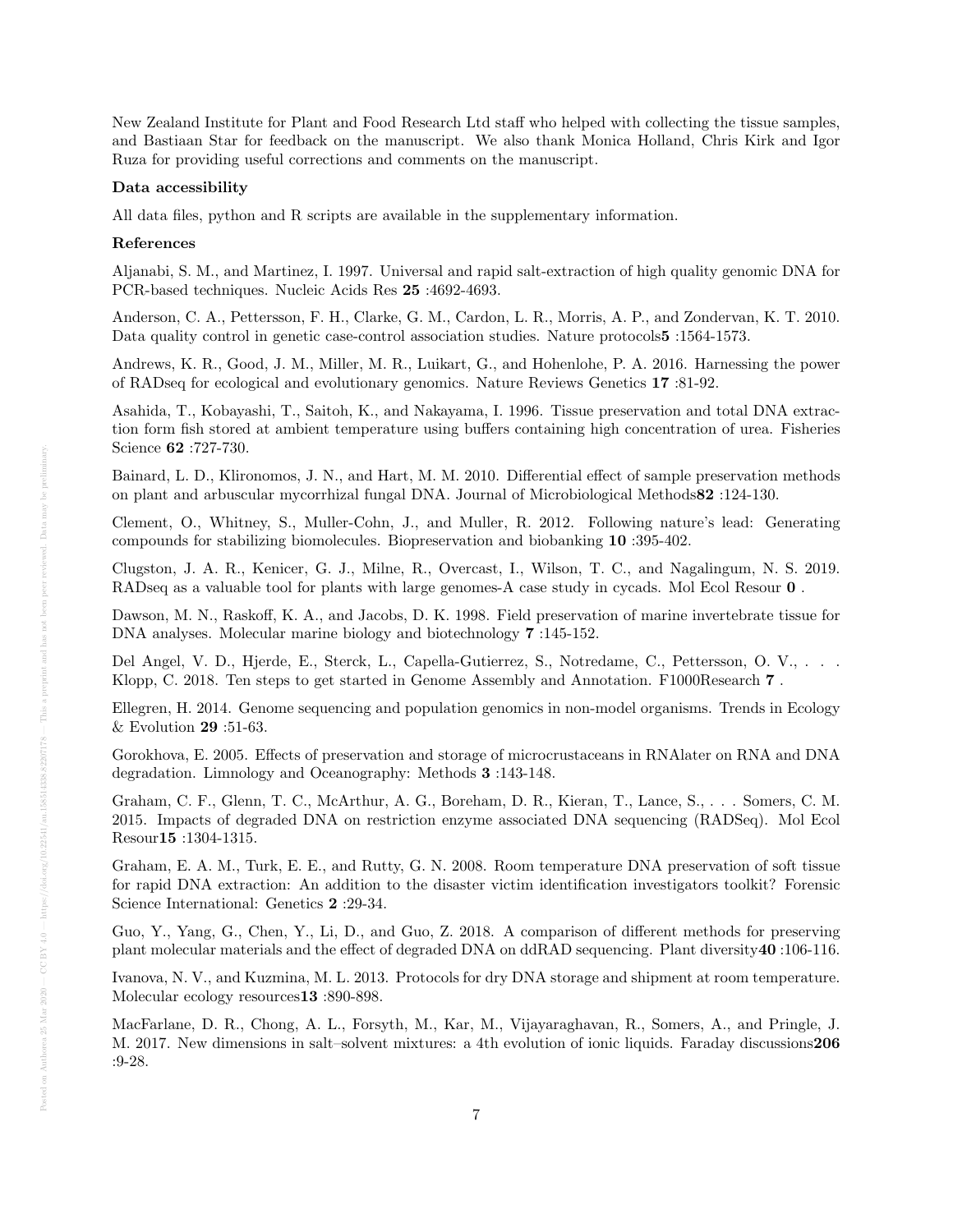Mayjonade, B., Gouzy, J., Donnadieu, C., Pouilly, N., Marande, W., Callot, C., . . . Munos, S. 2016. Extraction of high-molecular-weight genomic DNA for long-read sequencing of single molecules. Biotechniques61 :203-205.

Michaud, C. L., and Foran, D. R. 2011. Simplified field preservation of tissues for subsequent DNA analyses. Journal of forensic sciences56 :846-852.

R Core Team. 2013. R: A language and environment for statistical computing.

Sambrook, J., Fritsch, E. F., and Maniatis, T. 1989. Molecular cloning: a laboratory manual. Cold spring harbor laboratory press.

Schroeder, G. K., Lad, C., Wyman, P., Williams, N. H., and Wolfenden, R. 2006. The time required for water attack at the phosphorus atom of simple phosphodiesters and of DNA. Proceedings of the National Academy of Sciences of the United States of America 103 :4052-4055.

Seutin, G., White, B. N., and Boag, P. T. 1991. Preservation of avian blood and tissue samples for DNA analyses. Canadian Journal of Zoology69 :82-90.

Signorell, A. 2016. DescTools: Tools for descriptive statistics. R package version 0.99 18 .

Stein, E. D., White, B. P., Mazor, R. D., Miller, P. E., and Pilgrim, E. M. 2013. Evaluating Ethanol-based Sample Preservation to Facilitate Use of DNA Barcoding in Routine Freshwater Biomonitoring Programs Using Benthic Macroinvertebrates. PloS one 8 :e51273.

van Dijk, E. L., Jaszczyszyn, Y., Naquin, D., and Thermes, C. 2018. The Third Revolution in Sequencing Technology. Trends in Genetics34 :666-681.

Yoder, M., King, I. W., De Ley, I. T., Mann, J., Mundo-Ocampo, M., Poiras, L., . . . Blaxter, M. 2006. DESS: a versatile solution for preserving morphology and extractable DNA of nematodes. Nematology 8 :367-376.

Tables and figures

Table 1: Treatment combinations and respective sample sizes

Treatment combination  $\mathbb{R}^n$  $1$  $2 \,$  $3 \text{ }$  $4 \pm 4$  $5$  $6$  $7$  $8 \pm 1$ Notes: DESS: solution of 20% DMSO, 0.25 M EDTA and NaCl saturated. ETOH: 99.5% ethanol. Heat-treated samples we

|--|--|--|--|--|

 $t$ reatment p $\overline{v}$ 

Solution 5.07e-12 and 5.07e-12  $\mu$ -12  $\mu$ -12  $\mu$ -12  $\mu$ -12  $\mu$ -12  $\mu$ -12  $\mu$ -12  $\mu$ -12  $\mu$ -12  $\mu$ -12  $\mu$ -12  $\mu$ -12  $\mu$ -12  $\mu$ -12  $\mu$ -12  $\mu$ -12  $\mu$ -12  $\mu$ -12  $\mu$ -12  $\mu$ -12  $\mu$ -12  $\mu$ -12  $\mu$ -12  $\mu$ -12 Heat 0.657 0.803 0.803 0.0007  $\mu$ Temp 0.140 0.228 0.223 0.223 0.223 0.223 0.223 0.223 0.223 0.223 0.223 0.223 0.223 0.223 0.223 0.223 0.223 0.2 Time **The 1.714 o.1414 0.714 0.714 0.714 0.714 0.714 0.714 0.714 0.714 0.714 0.714 0.714 0.714 0.714 0.714 0.714 0.714 0.714 0.714 0.714 0.714 0.714 0.714 0.714 0.714 0.714 0.714 0.714 0.714 0.714 0.714 0.714 0.714 0.714 0**